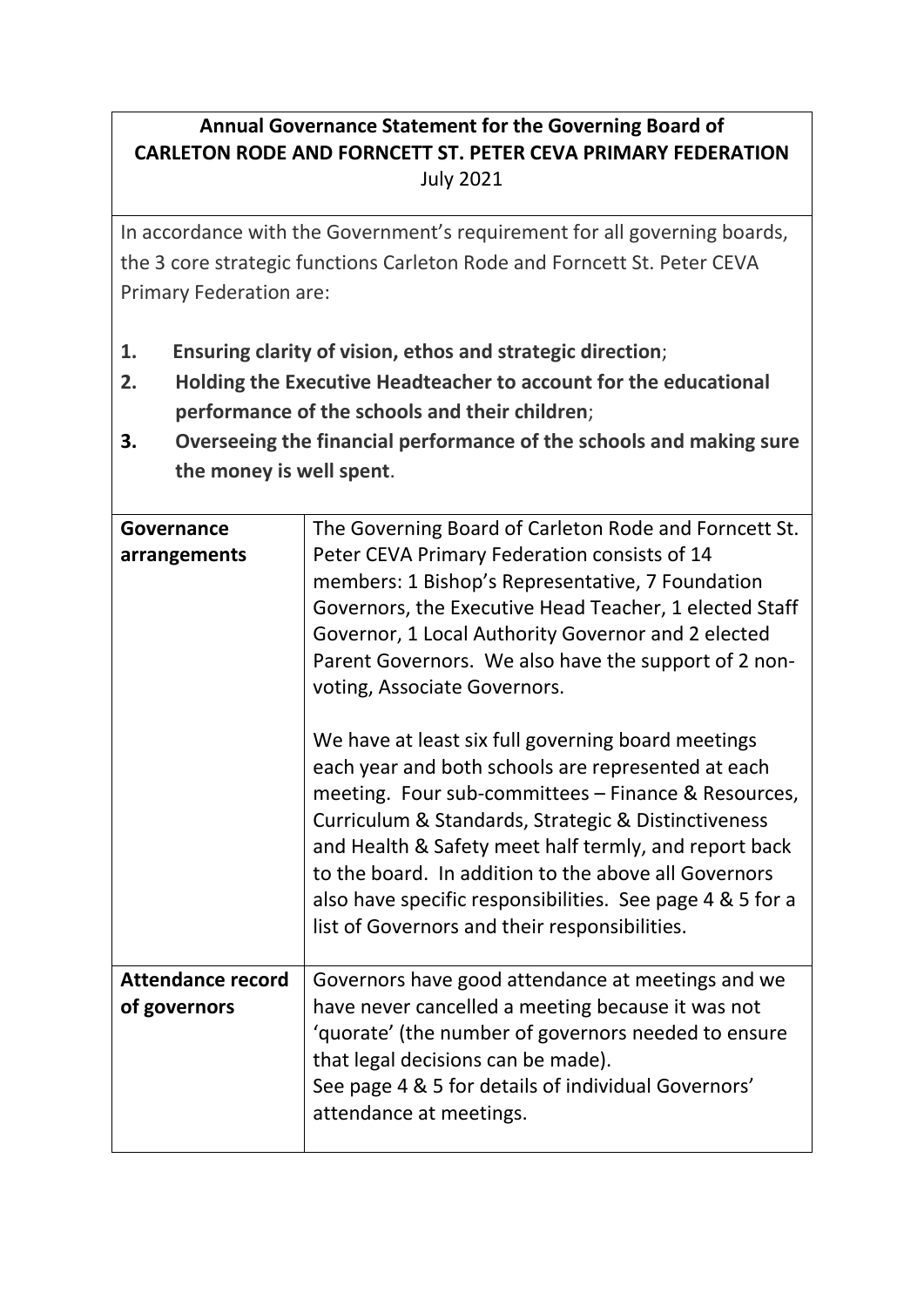| The work that we  | Another unusual and challenging year with both our                                                                                                                                                                                                                                                                                                                                                                                                                                                                                                                                                                                                                                                                                                                                         |
|-------------------|--------------------------------------------------------------------------------------------------------------------------------------------------------------------------------------------------------------------------------------------------------------------------------------------------------------------------------------------------------------------------------------------------------------------------------------------------------------------------------------------------------------------------------------------------------------------------------------------------------------------------------------------------------------------------------------------------------------------------------------------------------------------------------------------|
| have done on our  | schools once again, being disrupted due to the                                                                                                                                                                                                                                                                                                                                                                                                                                                                                                                                                                                                                                                                                                                                             |
| committees and in | coronavirus pandemic. Between January and March                                                                                                                                                                                                                                                                                                                                                                                                                                                                                                                                                                                                                                                                                                                                            |
| the governing     | 2021, we were open only to our key worker and                                                                                                                                                                                                                                                                                                                                                                                                                                                                                                                                                                                                                                                                                                                                              |
| board             | vulnerable children whilst the remaining children,<br>received learning online. A lot of learning had taken<br>place from the previous online learning period and it<br>was felt that a much-improved offer was delivered this<br>time around. As a result of the above governors have<br>asked many questions regarding the curriculum<br>recovery and how this was going to be delivered with<br>particular focus on handwriting including stamina,<br>grammar, punctuation, spelling and some areas of<br>maths.                                                                                                                                                                                                                                                                        |
|                   | Governors have continued to meet virtually which has<br>allowed us to gain a good understanding of the<br>challenges faced and the support that is required.<br>We have closely monitored the wellbeing of the EHT,<br>staff and children and our federation communities as                                                                                                                                                                                                                                                                                                                                                                                                                                                                                                                |
|                   | the coronavirus continues to affect both school and<br>home life.                                                                                                                                                                                                                                                                                                                                                                                                                                                                                                                                                                                                                                                                                                                          |
|                   | The governing board has remained focussed on<br>ensuring that the federation's leadership and staff<br>receive the necessary support to continue to provide<br>an education to all children that allows each of them to<br>fulfil their potential. We have continued to support<br>the improvement journey of both schools during Judith<br>Jones' periods of absence. We have shared updated<br>information regarding this with parents/carers and also<br>worked closely with external agencies resulting in, the<br>temporary employment of Paul Henery, a retired<br>headteacher, to provide consistent EHT support till the<br>end of term. This has allowed our federation to remain<br>as stable and productive as possible for the children<br>and the whole federation community. |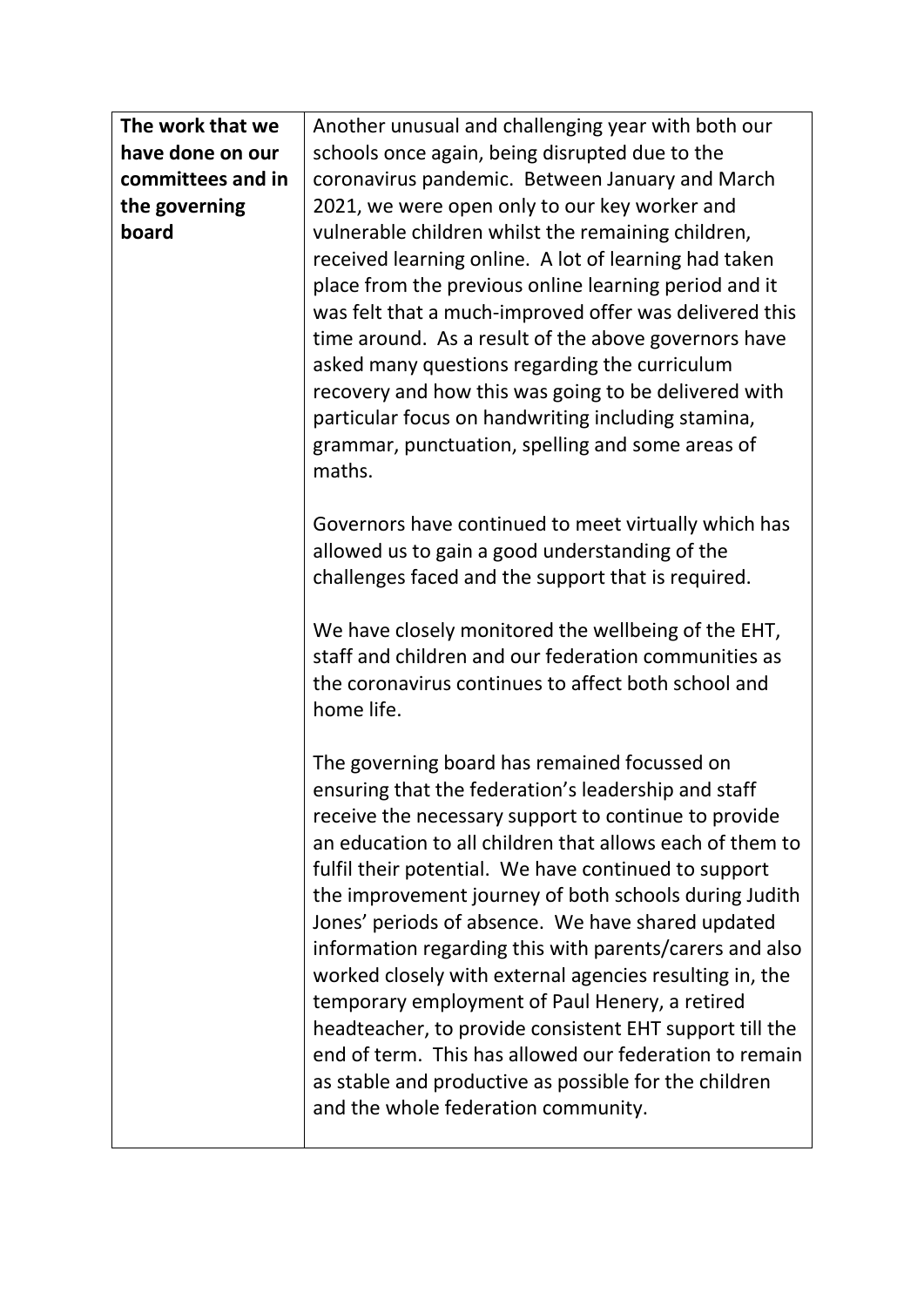|                         | Both schools have had new outdoor equipment                       |  |  |  |  |  |
|-------------------------|-------------------------------------------------------------------|--|--|--|--|--|
|                         | installed which has been positively received by both              |  |  |  |  |  |
|                         | children and staff. Forncett have had a new telephone             |  |  |  |  |  |
|                         | system installed and Carleton Rode has had some areas             |  |  |  |  |  |
|                         | redecorated.                                                      |  |  |  |  |  |
|                         |                                                                   |  |  |  |  |  |
|                         | We have had a section 8 Ofsted Inspection at Carleton             |  |  |  |  |  |
|                         | Rode which resulted in us continuing to be a good                 |  |  |  |  |  |
|                         | school but, with some areas that need attention.                  |  |  |  |  |  |
| <b>Future plans for</b> | Going forward, the governing board will be working on             |  |  |  |  |  |
| the governors           | those areas that Ofsted highlighted require                       |  |  |  |  |  |
|                         | improvement, looking at recruitment as some of our                |  |  |  |  |  |
|                         | governors step down from their current roles and                  |  |  |  |  |  |
|                         | others take on new roles. We will continue to explore             |  |  |  |  |  |
|                         | ways of sharing the mutual benefit and improvement                |  |  |  |  |  |
|                         | of both schools whilst maintaining the unique identity            |  |  |  |  |  |
|                         | and budget of each school. We hope to be able to                  |  |  |  |  |  |
|                         | celebrate Carleton Rode School's 200 <sup>th</sup> anniversary in |  |  |  |  |  |
|                         | some way.                                                         |  |  |  |  |  |
| How you can             | We always welcome suggestions, feedback and ideas                 |  |  |  |  |  |
| contact the             | from Parents/Carers – please contact the Chair of                 |  |  |  |  |  |
| governing body          | Governors, via either school office. Approved minutes             |  |  |  |  |  |
|                         | of the governing board and its four sub-committees are            |  |  |  |  |  |
|                         |                                                                   |  |  |  |  |  |
|                         | public documents, should you wish to see them please              |  |  |  |  |  |
|                         | send a request to our Clerk via the school offices.               |  |  |  |  |  |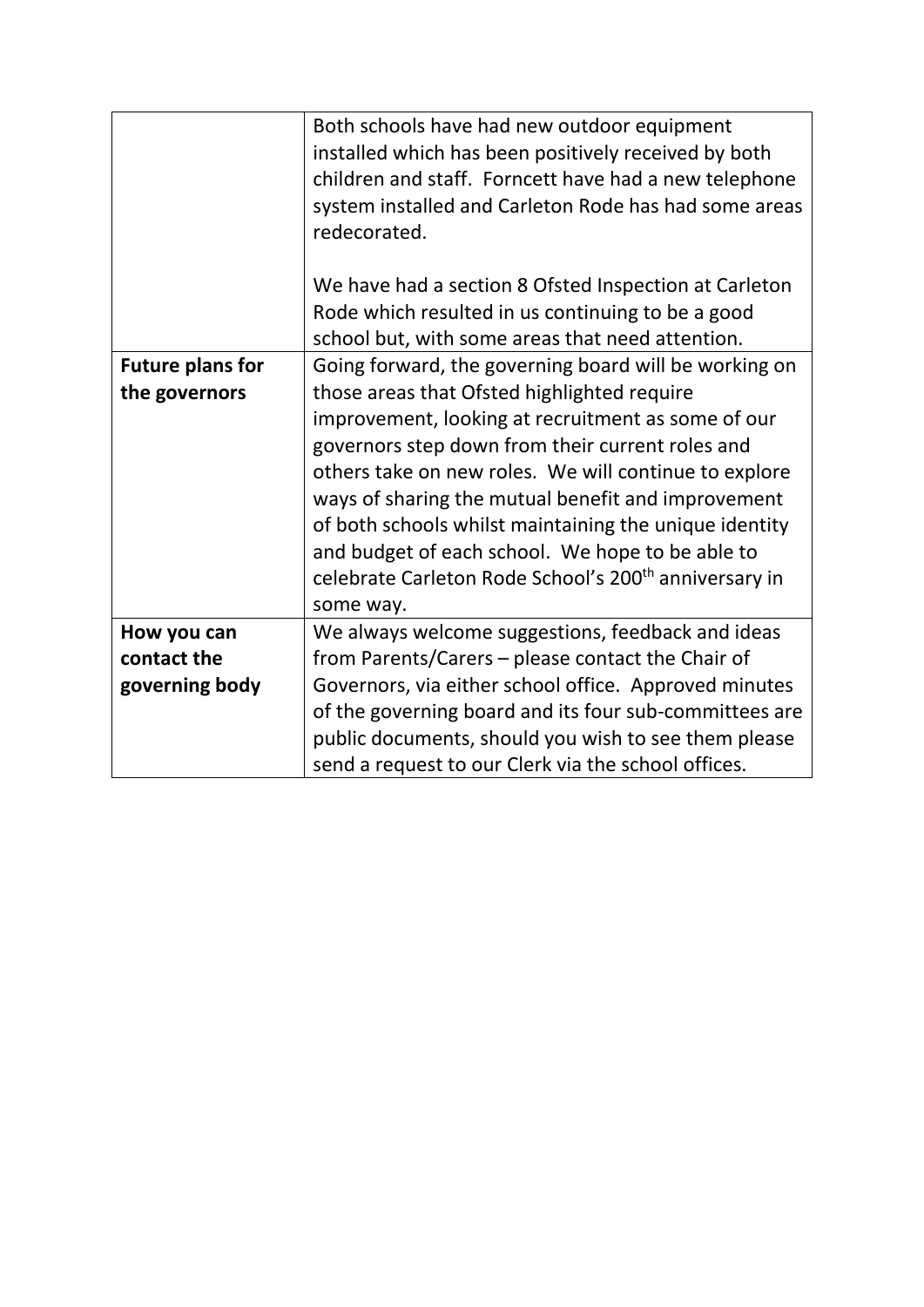| <b>Name</b>          | <b>Role</b>            | <b>Terms of</b> | <b>Additional Roles</b>                      | <b>Attendance at</b>     |
|----------------------|------------------------|-----------------|----------------------------------------------|--------------------------|
|                      |                        | office          |                                              | <b>Meetings</b>          |
| Kirsty Byrne         | Foundation             | 12.09.19        | <b>Strategic &amp; Distinctiveness</b>       | FGB 6/6                  |
| Chair                | Governor               |                 | (Chair)                                      | Strategic 3/3            |
|                      |                        | 11.09.23        | <b>Curriculum &amp; Standards</b>            | Curriculum 5/5           |
|                      |                        |                 | Finance & Resources                          | Finance 4/6              |
|                      |                        |                 | <b>Executive Headteacher</b>                 |                          |
|                      |                        |                 | Performance Management                       |                          |
|                      |                        |                 | <b>Pupil Premium</b>                         |                          |
|                      |                        |                 | LAC                                          |                          |
|                      |                        |                 | English<br>RWInc                             |                          |
|                      |                        |                 | Phonics                                      |                          |
| Sally                | Local Authority        | 12.09.19        | <b>Curriculum &amp; Standards</b>            | <b>FGB 5/6</b>           |
| Richards             | Governor               |                 | <b>Strategic &amp; Distinctiveness</b>       | Strategic 3/3            |
| Vice Chair           |                        | 11.09.23        | Attendance                                   | Curriculum 5/5           |
|                      |                        |                 | Science                                      |                          |
| Michael              | Foundation             | 12.09.19        | Finance & Resources (Chair)                  | FGB 6/6                  |
| <b>Bolger</b>        | Governor               |                 | <b>Strategic &amp; Distinctiveness</b>       | Strategic 3/3            |
|                      |                        | 11.09.23        | More Able                                    | Finance 6/6              |
|                      |                        |                 | History                                      |                          |
| <b>Steve Trickey</b> | Foundation             | 12.09.19        | Health & Safety (Chair)                      | <b>FGB 5/6</b>           |
|                      | Governor               |                 | <b>Strategic &amp; Distinctiveness</b>       | Strategic 2/3            |
|                      |                        | 11.09.23        | <b>Training &amp; Mentoring</b>              | Health & Safety          |
|                      |                        |                 | Maths                                        | 5/5                      |
| Louise<br>Chandler   | Parent Governor        | 12.09.19        | <b>Curriculum &amp; Standards</b><br>(Chair) | FGB 6/6<br>Strategic 3/3 |
|                      |                        | 11.09.23        | <b>Strategic &amp; Distinctiveness</b>       | Curriculum 5/5           |
|                      |                        |                 | <b>Executive Headteacher</b>                 |                          |
|                      |                        |                 | Performance Management                       |                          |
|                      |                        |                 | Equalities                                   |                          |
|                      |                        |                 | PE                                           |                          |
| Lorna                | Parent Governor        | 12.09.19        | Health & Safety                              | <b>FGB 5/6</b>           |
| Christoforou-        |                        |                 | <b>SEND</b>                                  | Health & Safety          |
| Hazelwood            |                        | 11.09.23        | <b>MFL</b>                                   | 4/5                      |
| Lydia Avery          | Foundation             | 12.09.19        | Curriculum & Standards                       | <b>FGB 2/6</b>           |
|                      | Bishop                 |                 | R.E                                          | Curriculum 3/5           |
|                      | Appointed              | 11.09.23        | SMSC                                         |                          |
|                      | Governor               |                 |                                              |                          |
| John<br>Madinda      | Foundation<br>Governor | 12.09.19        | R.E<br>SMSC                                  | FGB 6/6                  |
|                      |                        | 11.09.23        | Music                                        |                          |
| <b>Neil Parsons</b>  | Foundation             | 12.09.19        | Finance & Resources                          | <b>FGB 4/6</b>           |
|                      | Governor               |                 | <b>Sports Premium</b>                        | Finance 5/6              |
|                      |                        | 11.09.23        | Design & Technology                          |                          |
|                      |                        |                 | Art & Design                                 |                          |
| Liz Service          | Foundation             | 12.09.19        | Health & Safety                              | <b>FGB 5/6</b>           |
|                      | Governor               |                 | Safeguarding                                 | Health & Safety          |
|                      |                        | 11.09.23        | Geography                                    | 3/5                      |